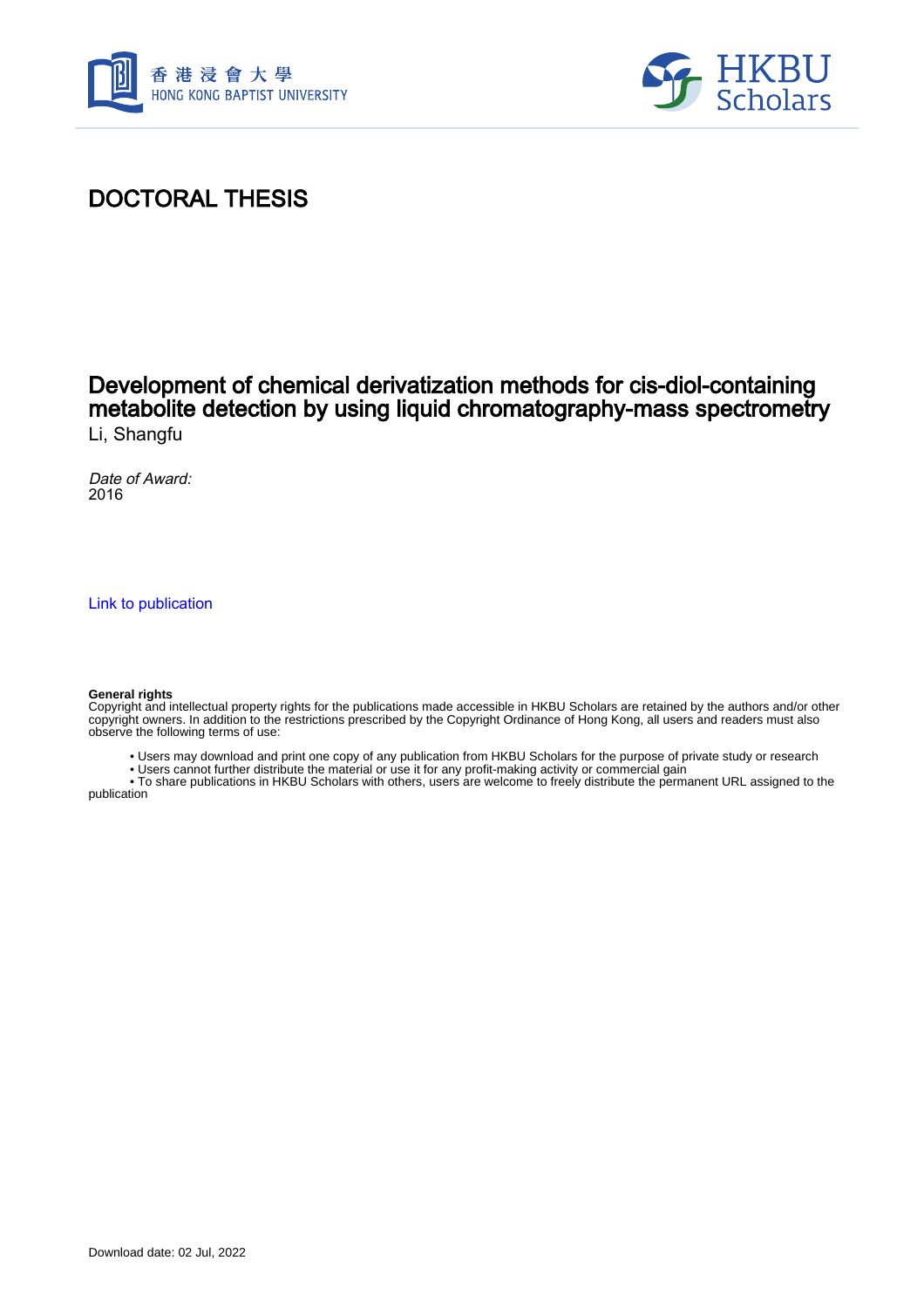### **ABSTRACT**

<span id="page-1-0"></span>*Cis-*diol-containing metabolites have attracted increasing attention in recent years. These metabolites widely exist in the body fluids and tissues. They play important roles in the structure, function and metabolic activity of cells. Some of them are related to cell proliferation and metabolic processes. And they have been used to denote a state of disease as potential biomarkers. Several methods have been developed for the analysis of *cis-*diol-containing metabolites. However, these methods faced a challenge to separate and detect isomers of these compounds, particularly for compounds with low abundance and high polarity. Therefore, novel methods were necessary to improve the separation and detection sensitivity of this kind of metabolites.

With this aim, chemical derivatization methods were developed for *cis-*diolcontaining metabolite detection by using liquid chromatography-mass spectrometry in this project. These methods were optimized and validated to achieve the optimal reaction conditions. And they were applied to study real-world biological systems, including the changes of modified nucleosides in hepatocellular carcinoma (HCC) nude mice and toxic effects of bisphenol A (BPA) exposure.

Firstly, the derivatization reaction of *cis*-diol compounds with acetone were optimized. Factors that affected reaction efficiency were investigated by reacting guanosine (G) with acetone. The optimal reaction conditions were validated by detecting four acetonides of urinary nucleosides by using LC-MS/MS. The results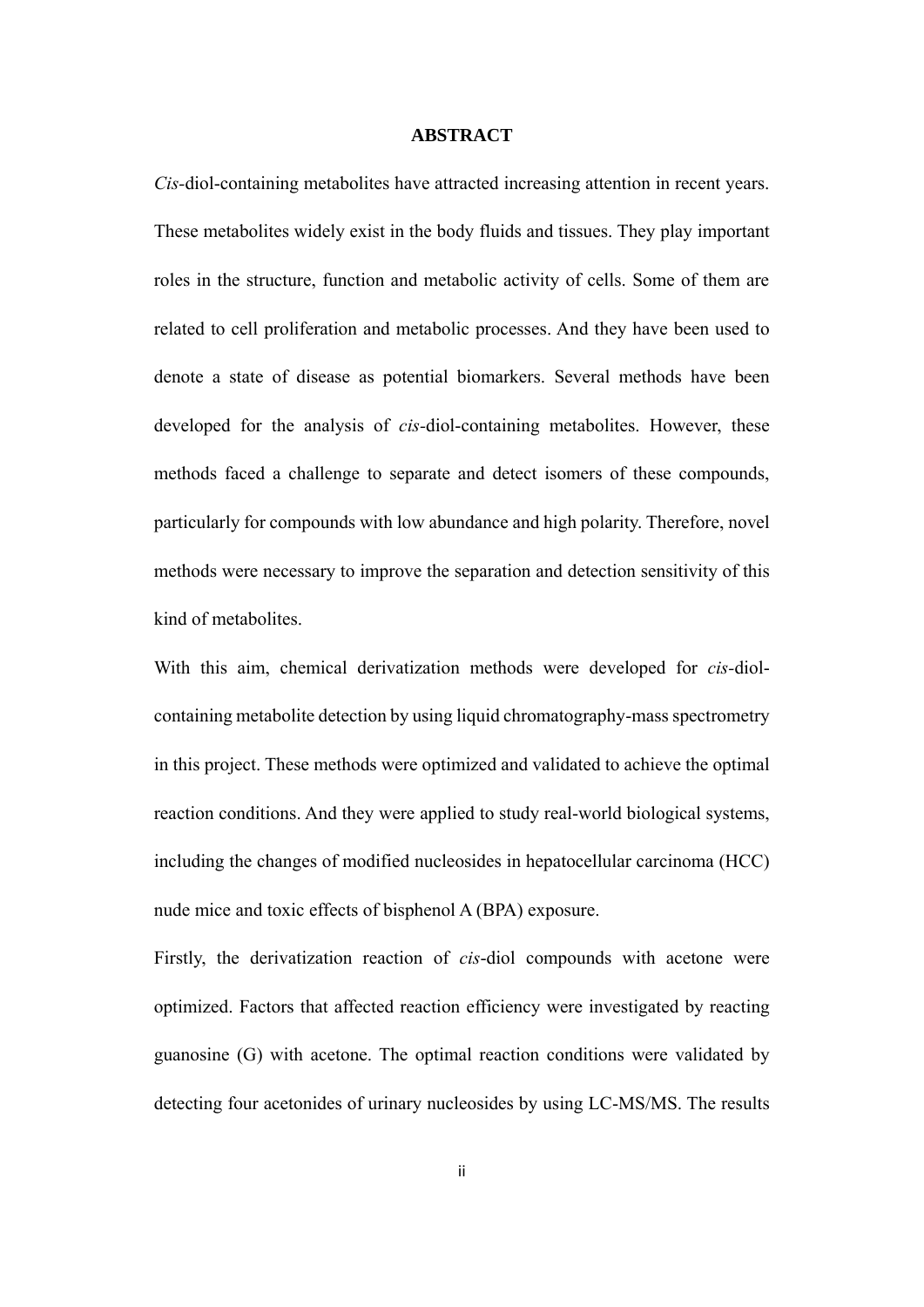showed that the approach had good linearity, accuracy and precision. The recoveries were ranged from 92.9% to 103.5%. It indicated that the assay was reproducible. The robust method should be potentially useful for the analysis of modified nucleosides and other *cis-*diol-containing metabolites in biological samples.

The validated derivatization method was applied to determine urinary nucleosides by LC-MS. This method not only improved the retention of nucleosides on reversed-phase column, but also reduced the matrix effect from urine samples and enhanced detection sensitivity of mass spectrometry. Isotope labeling method with acetone-d<sup>6</sup> and multivariate statistical analysis enabled the positive identification of 56 nucleosides, including 52 modified nucleosides. The obtained results indicated that the derivatization method was practical, fast and effective for the identification of urinary nucleosides. It was successfully applied to study the changes of urinary nucleosides in nude mice bearing HCC. Some significantly changed nucleosides were identified as potential biomarkers.

Subsequently, this approach was modified by employing parallel reaction monitoring (PRM) method which was based on high resolution MS to detect urinary nucleosides in rats exposed to BPA. Comparing to the data acquired by triple quadrupole MS with neutral loss scanning, higher specificity and sensitivity were achieved by using PRM scanning mode. Therefore, more nucleosides were identified by using the method in urine samples (from 56 up to 66). The changes of the detected nucleosides were studied in the rats exposed to BPA. Various trends of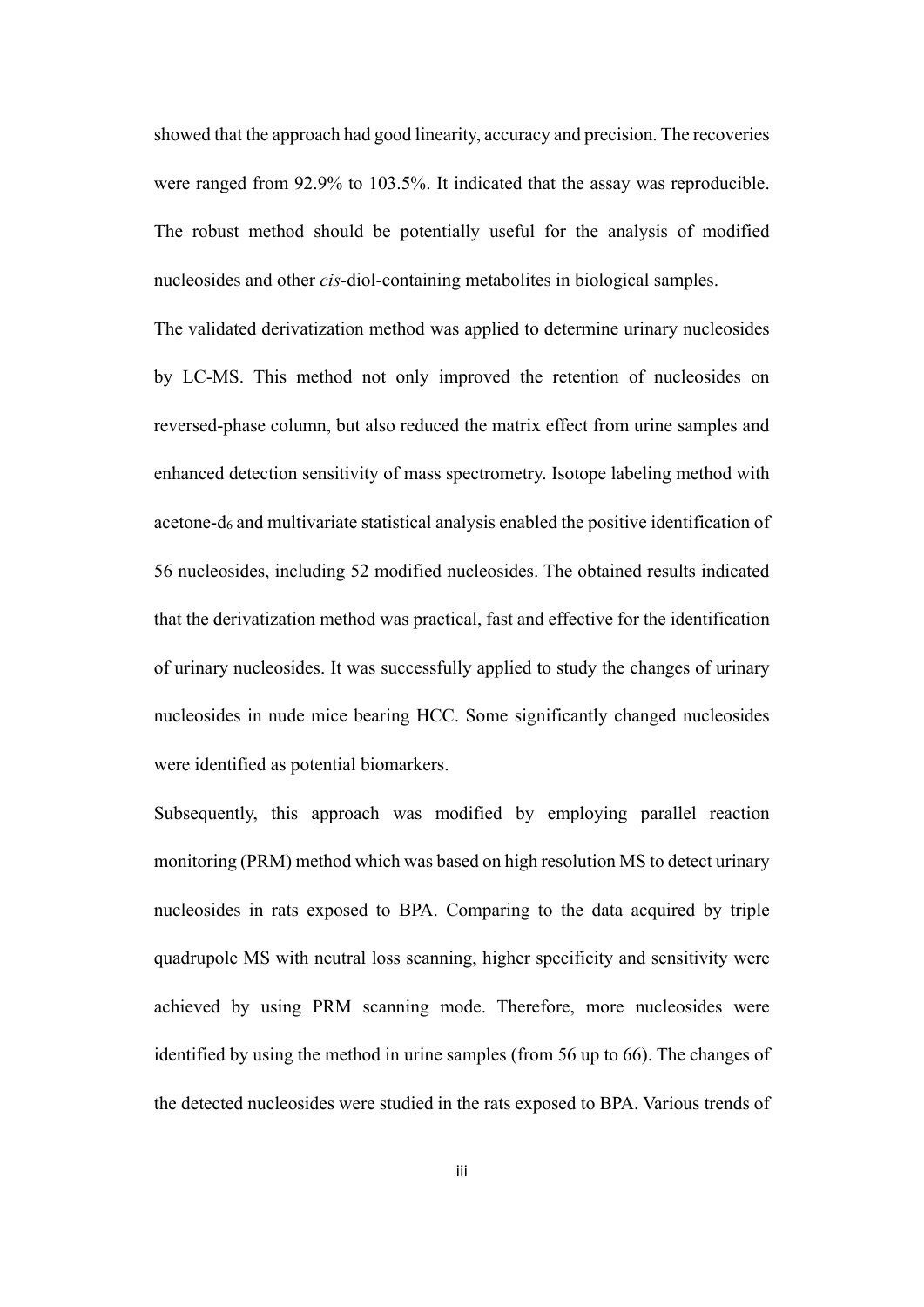modified nucleosides were observed with different dose BPA exposure. Specifically, the high-dose exposure group was the most strongly affected. The biomarker of RNA oxidation, 8-hydroxyguanosine (8-oxoG), showed significant change in this group. It proved that BPA exposure could induce RNA damage when the dose of BPA was beyond a certain amount.

Except for nucleosides, other *cis-*diol-containing metabolites, such as carbohydrates, were also studied by using the derivatization method. Acetone and acetone-d<sup>6</sup> were applied to label the *cis-*diol metabolites. Based on the chemical isotope labeling, *cis-*diol metabolites were easily recognized from urine samples. Influence of BPA exposure on these metabolites was investigated by comparing different doses of BPA administration on rats. Analytes showed noticeable difference were highlighted. Pathway analysis indicated that galactose metabolism, nucleoside and its analogues metabolism were disturbed.

The derivatization method was extended to quantify nucleotides in plasma samples. According to the specific physical-chemical properties of nucleotides, the method was improved to fit the requirement of analysis by using 1,1-Dimethoxycyclohexane (DMCH) as derivatization agent and formic acid (FA) as catalyst. Tip micro-columns packed with  $TiO<sub>2</sub>$  were used for selective adsorption of nucleotides in the plasma. Then in-situ derivatization were carried out to change the polarity of targeted compounds. LC-MS analysis of the derivatization products were employed without using ion-pairing reagents. This method exhibited a high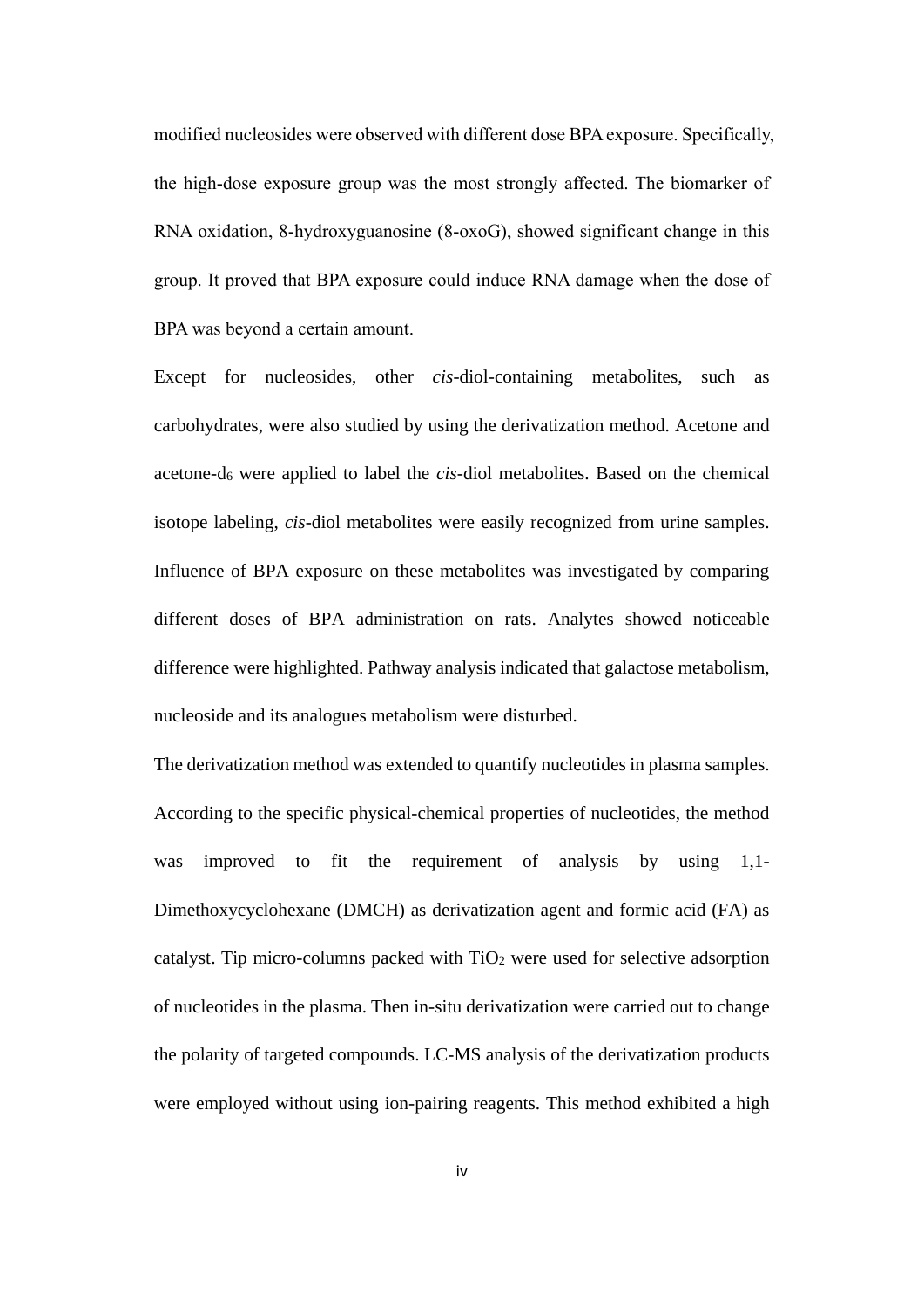selectivity for the extraction of nucleotides. After derivatization, retention of nucleotides on reversed-phase C<sup>18</sup> column was improved. Complete separation of nucleotides with the same base was achieved. The peak shape was symmetrical and the tailing was eliminated by using high pH mobile phase. The method settled the problems of nucleotide detection, which were poor retention, trailing, in-source fragmentation and contamination of ion-pairing reagents. The quantitative method was successfully applied to determine the content of nucleotides in plasma samples of rats exposed to BPA. It was simple and fast, as well as good selectivity and stability. It could be extended to detection of other phosphorylated metabolites with similar structure.

To our best knowledge, it was the first time to employ derivatization methods to detect *cis-*diol-containing metabolites. The methods decreased the matrix effects of complex biological samples, and also decreased the polarity of *cis*-diol-containing metabolites. The changes of properties not only improved the chromatographic separation, but also enhanced the MS intensities. The methods overcame the problems of *cis*-diol-containing metabolite detection on reversed-phase column. They were successfully applied to study the changes of *cis*-diol-containing metabolites of HCC and toxic effects of BPA exposure. The method might be extended to determine other *cis*-diol-containing metabolites in urine samples as well as in cells, tissues and plasma samples. It might be valuable for the understanding of the roles of *cis*-diol-containing metabolites in in cell metabolism.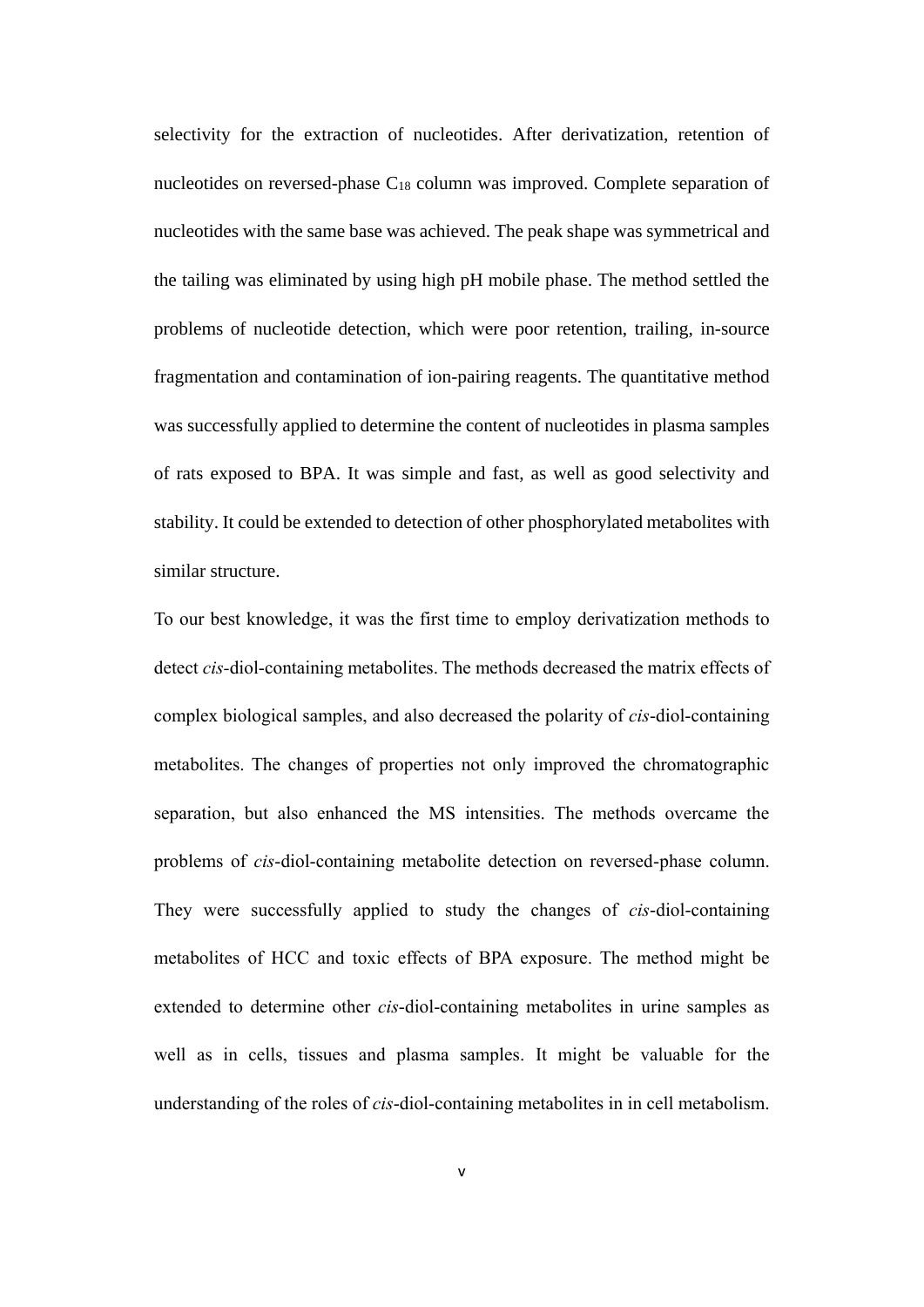<span id="page-5-0"></span>

| 1.1 General introduction of cis-diol-containing metabolites 1       |
|---------------------------------------------------------------------|
|                                                                     |
|                                                                     |
|                                                                     |
|                                                                     |
| 1.4.2 Relationship between urinary modified nucleosides and tumor10 |
| 1.4.3 Studies of urinary nucleosides as tumor markers<br>11         |
|                                                                     |
|                                                                     |
|                                                                     |
|                                                                     |
|                                                                     |

### **Table of Contents**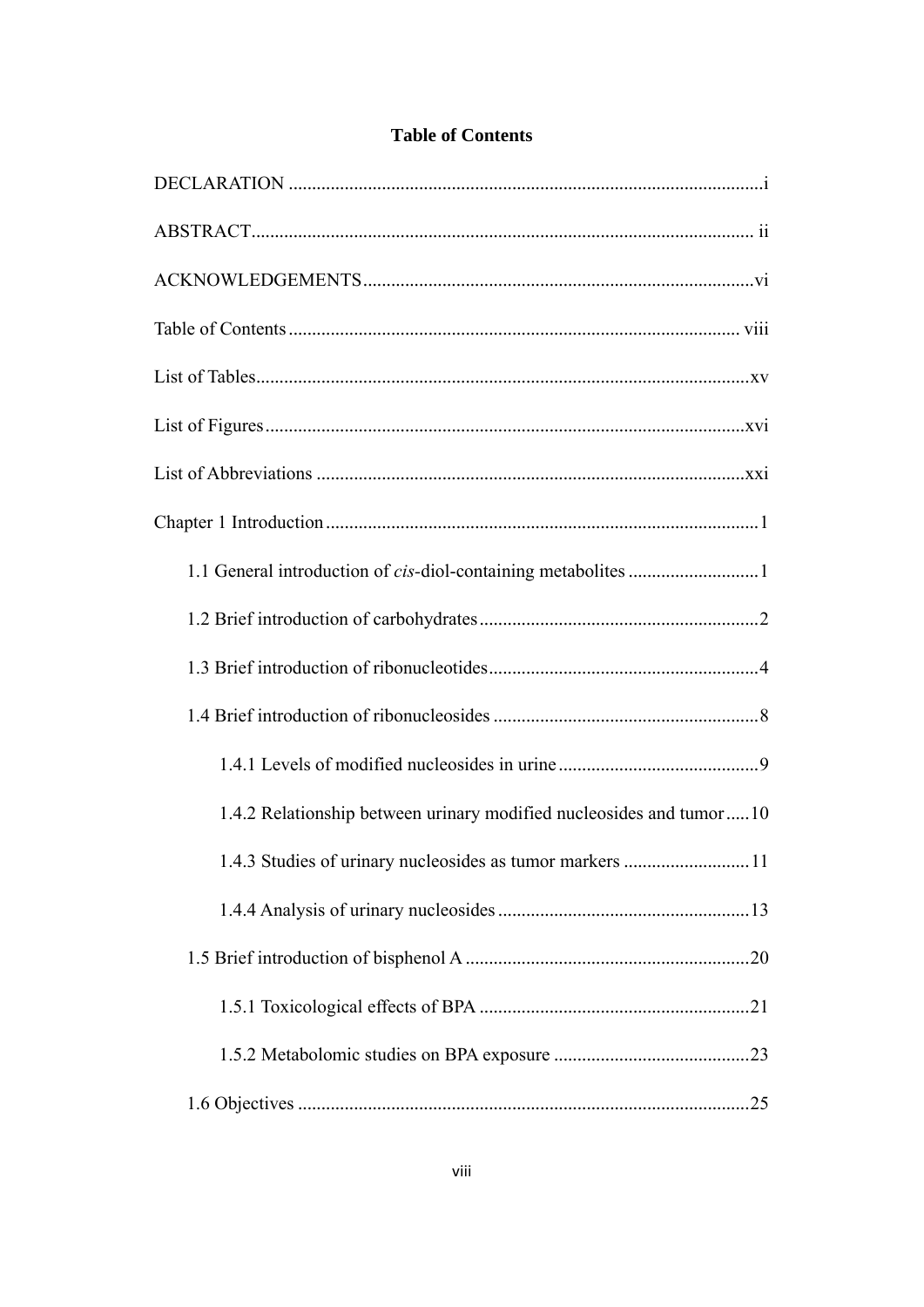| Chapter 2 Development and validation of a chemical derivatization method for cis- |
|-----------------------------------------------------------------------------------|
| diol-containing metabolite detection by using liquid chromatography-mass          |
|                                                                                   |
|                                                                                   |
|                                                                                   |
|                                                                                   |
|                                                                                   |
|                                                                                   |
|                                                                                   |
|                                                                                   |
| 2.2.6 Preparation of standard solutions and QC samples 36                         |
|                                                                                   |
|                                                                                   |
|                                                                                   |
|                                                                                   |
| 2.3.2 Effects of concentration of the catalyst on the reaction efficiency.38      |
| 2.3.3 Effects of reaction temperature on the reaction efficiency 39               |
|                                                                                   |
|                                                                                   |
| 2.3.6 Applicability of the derivatization method to other nucleosides 43          |
| 2.3.7 Optimization of derivatization reaction conditions with urine samples       |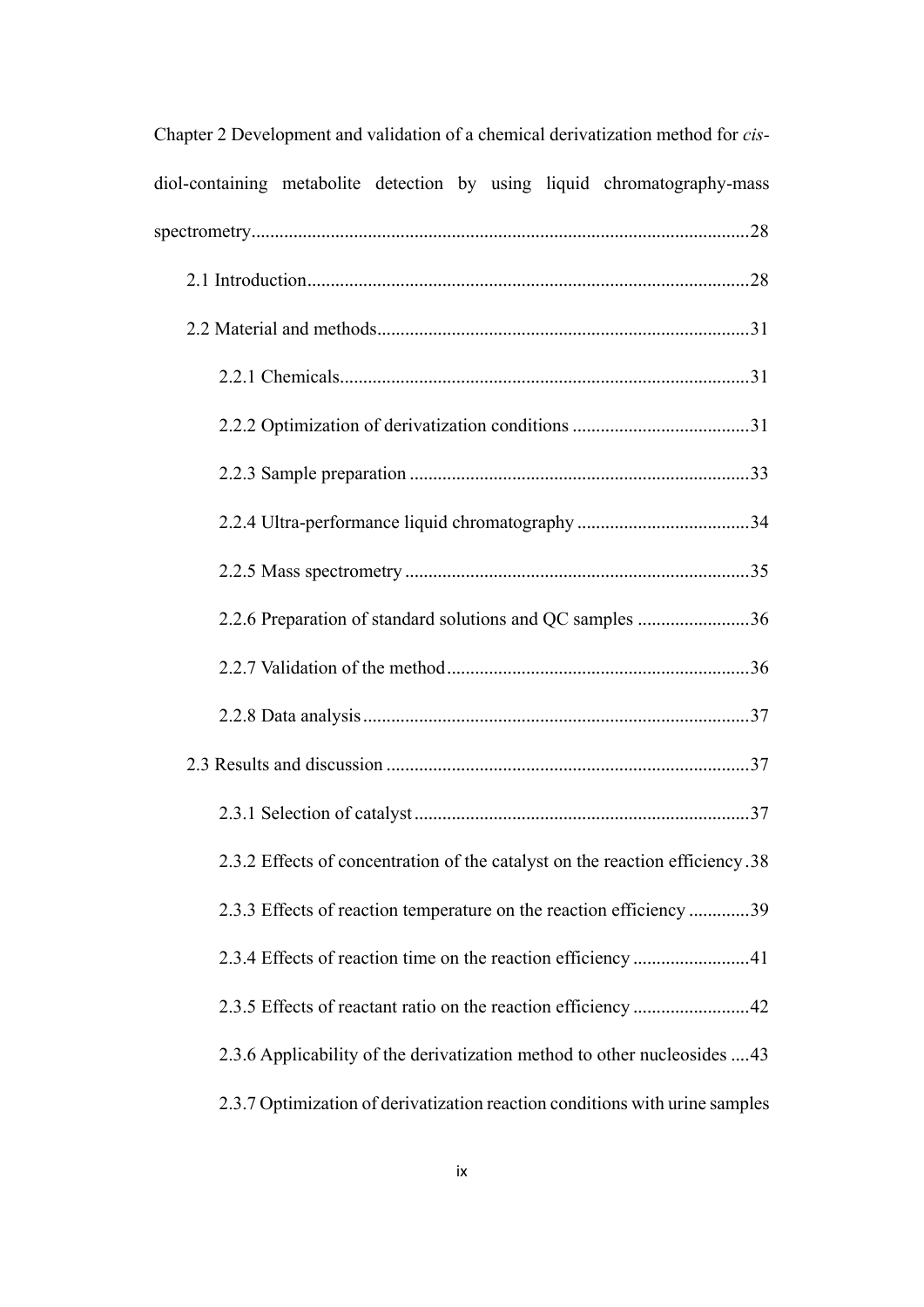| Chapter 3 A novel method of liquid chromatography-mass spectrometry combined    |
|---------------------------------------------------------------------------------|
| with chemical derivatization to study urinary ribonucleosides in hepatocellular |
|                                                                                 |
|                                                                                 |
|                                                                                 |
|                                                                                 |
|                                                                                 |
|                                                                                 |
|                                                                                 |
|                                                                                 |
|                                                                                 |
|                                                                                 |
|                                                                                 |
| 3.2.9 Application of the method to determine modified nucleosides in HCC        |
|                                                                                 |
|                                                                                 |
|                                                                                 |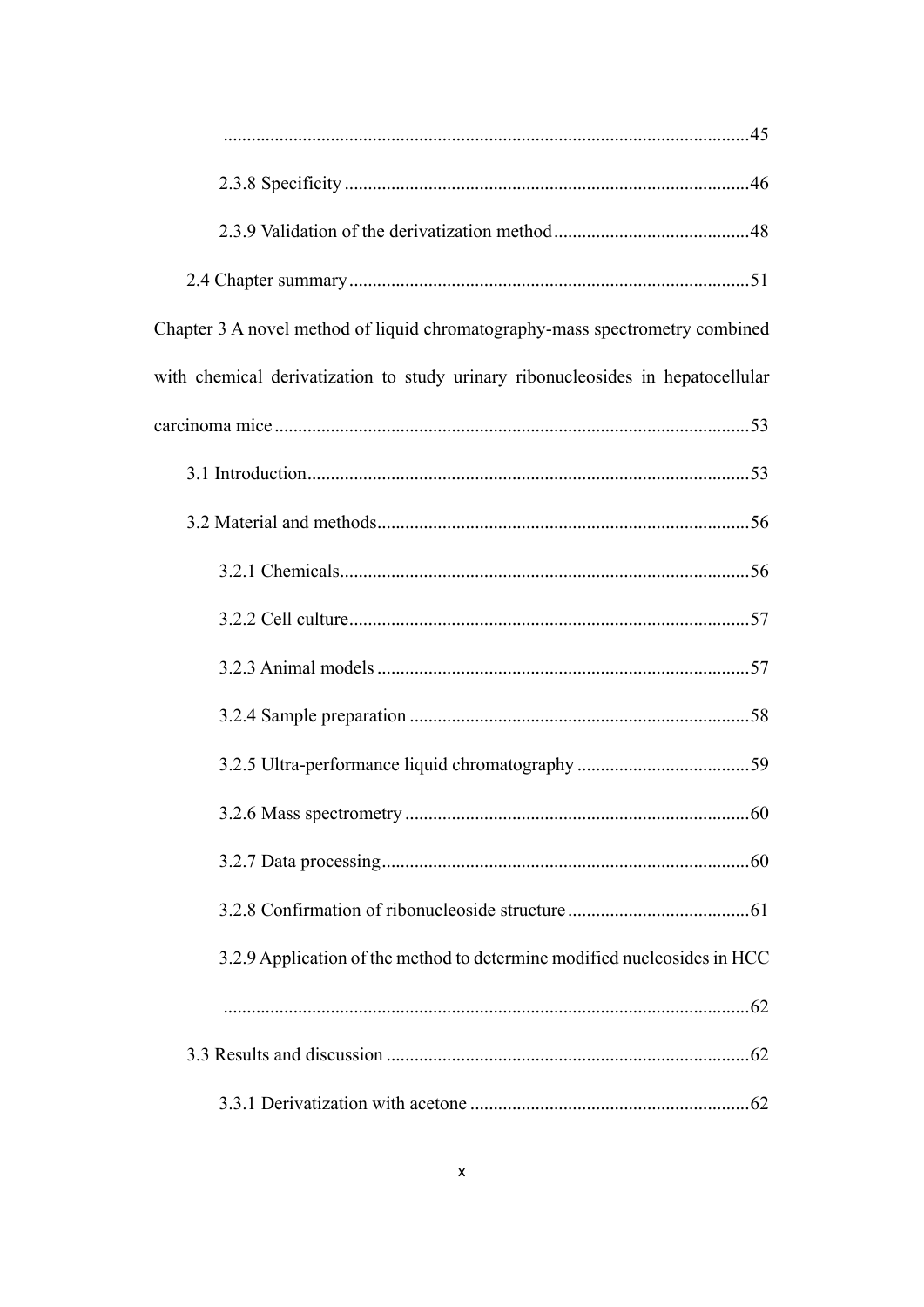| 3.3.4 Application of acetone-d <sub>6</sub> to assist ribonucleosides identification .69 |
|------------------------------------------------------------------------------------------|
| 3.3.5 Data processing with multivariate statistical analysis method 72                   |
|                                                                                          |
|                                                                                          |
|                                                                                          |
|                                                                                          |
| Chapter 4 Determination of modified nucleosides via liquid chromatography-mass           |
| spectrometry with parallel reaction monitoring for study of RNA damage induced           |
|                                                                                          |
|                                                                                          |
|                                                                                          |
|                                                                                          |
|                                                                                          |
|                                                                                          |
|                                                                                          |
|                                                                                          |
|                                                                                          |
|                                                                                          |
| 4.3.1 Primarily screening of modified nucleosides by PRM 95                              |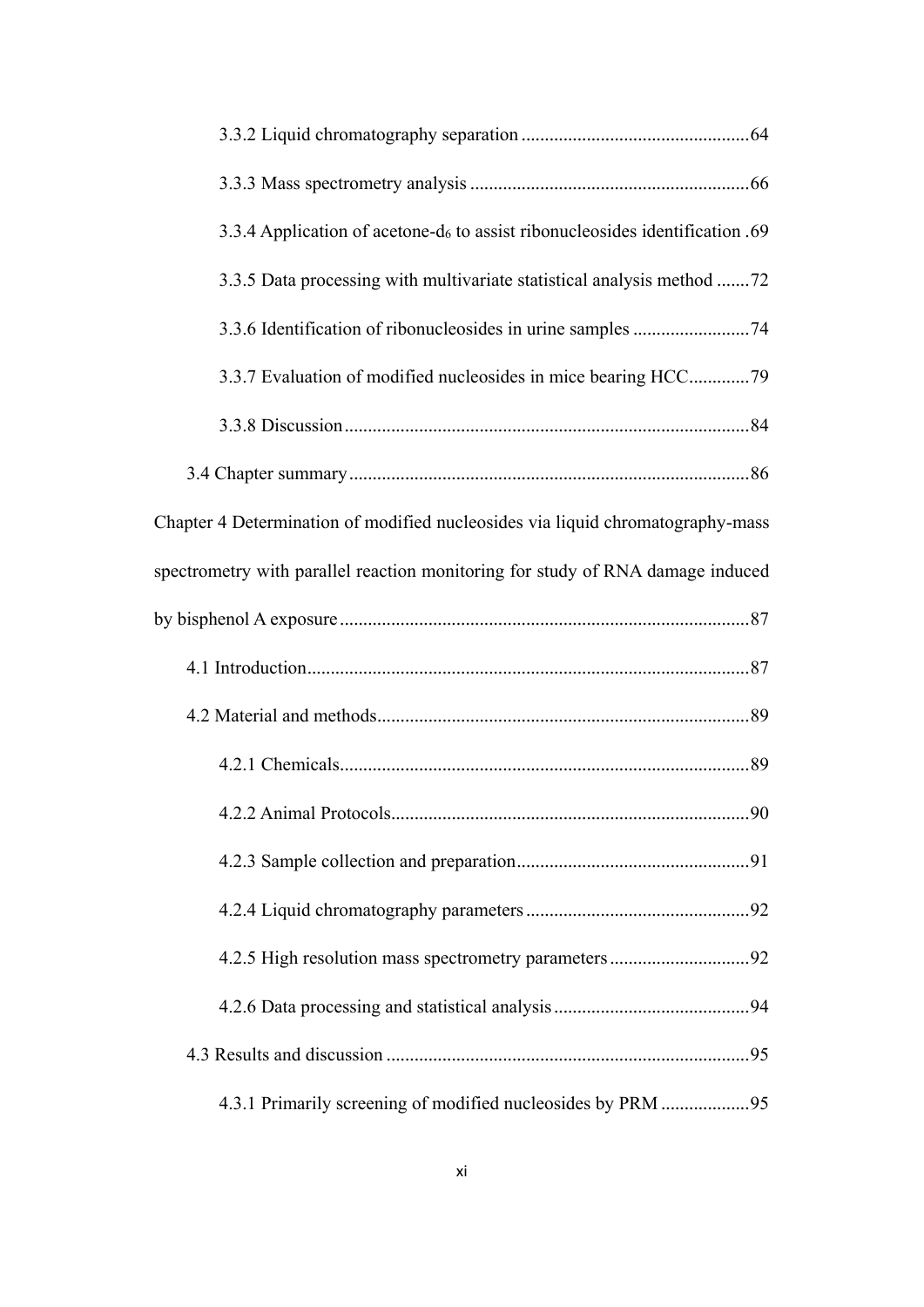| 4.3.2 Confirmation of modified nucleosides with chemical isotope labeling             |
|---------------------------------------------------------------------------------------|
|                                                                                       |
| 4.3.3 Evaluation of modified nucleosides in rats exposed to BPA  103                  |
|                                                                                       |
| Chapter 5 Urinary profiling of cis-diol-containing metabolites in rats with bisphenol |
| A exposure by liquid chromatography-mass spectrometry and isotope labeling 112        |
|                                                                                       |
|                                                                                       |
|                                                                                       |
|                                                                                       |
|                                                                                       |
| 5.2.4 Ultra-performance liquid chromatography–mass spectrometry 116                   |
|                                                                                       |
|                                                                                       |
|                                                                                       |
| 5.3.2 Improvement of LC-MS detection after acetone labeling 120                       |
| 5.3.3 Recognition of cis-diol metabolites by using stable isotope labeling            |
|                                                                                       |
| 5.3.4 Influence of BPA exposure on cis-diol metabolites in rat urine                  |
|                                                                                       |
|                                                                                       |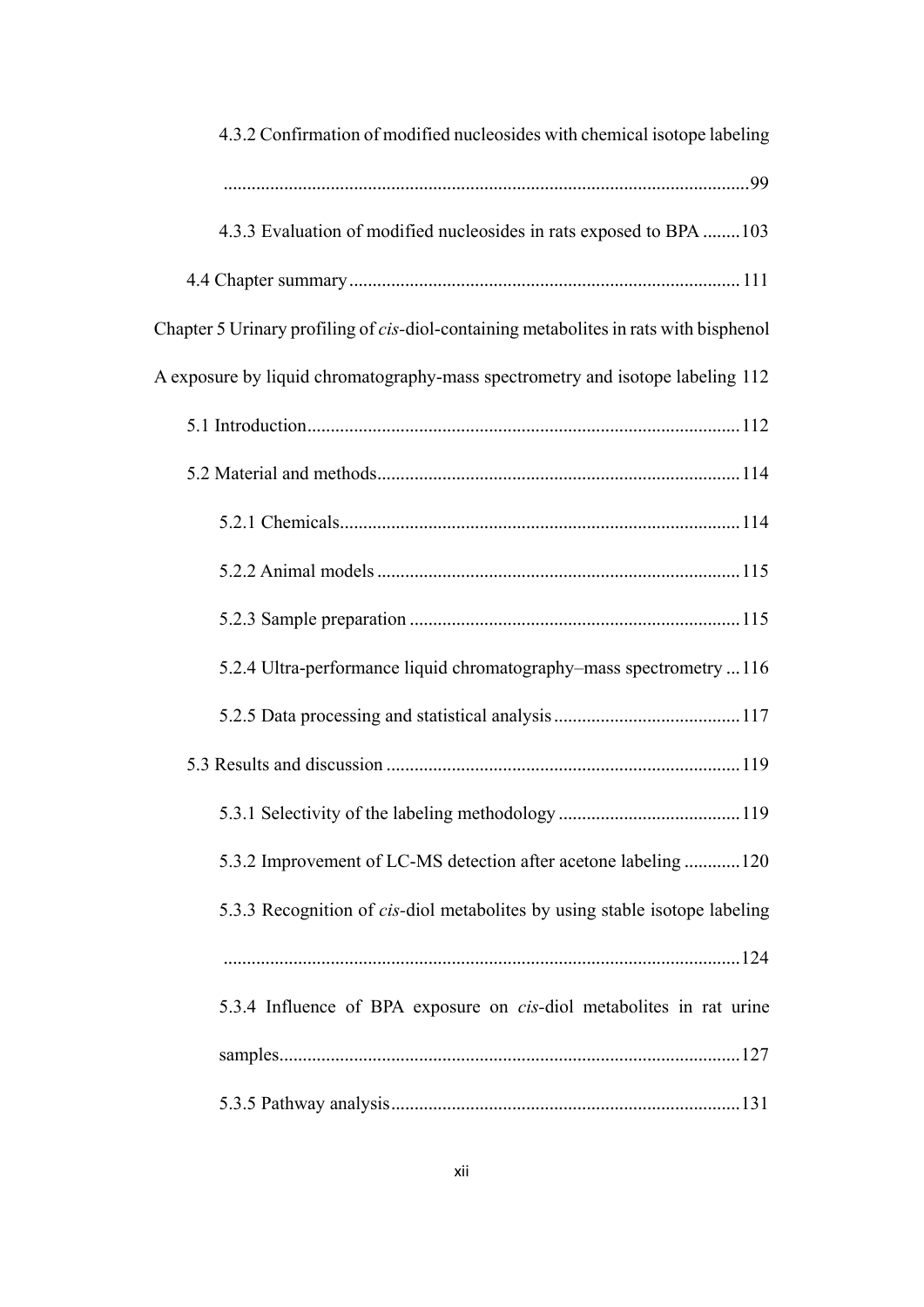| Chapter 6 Strategies for quantitation of ribonucleotides in plasma using in situ |
|----------------------------------------------------------------------------------|
| derivatization on titania and reversed-phase liquid chromatography-mass          |
|                                                                                  |
|                                                                                  |
|                                                                                  |
|                                                                                  |
| 6.2.2 Preparation of packed TiO <sub>2</sub> micro-columns142                    |
| 6.2.3 Optimization of the loading and eluting conditions143                      |
| 6.2.4 Selectivity evaluation of the micro-columns 144                            |
| 6.2.5 Adsorption capacity evaluation of the micro-columns  144                   |
|                                                                                  |
| 6.2.7 Preparation of calibration standards and QC solutions 145                  |
|                                                                                  |
| 6.2.9 Method validation.<br>. 146                                                |
| 6.2.10 Detection of nucleotides in plasma of rats exposed to BPA 147             |
| 6.2.11 Ultra-performance liquid chromatography 147                               |
|                                                                                  |
|                                                                                  |
| 6.3.1 Performance evaluation of micro-columns149                                 |
|                                                                                  |